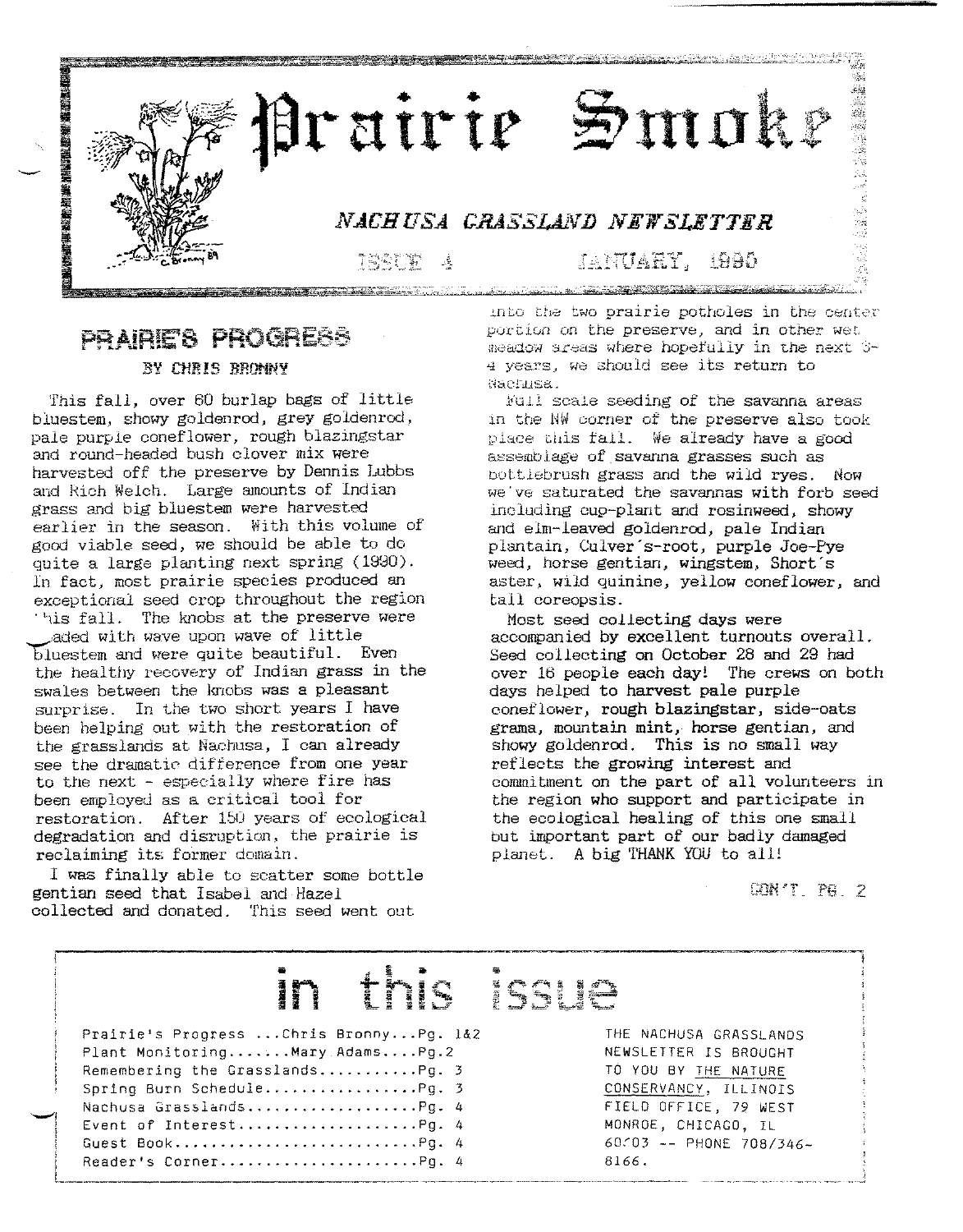#### PRRIRIE'S PROGRESS

Seeds of Sullivant's milkweed, Culver'sroot and prairie dock were scattered in the large swale near the solitary bur oak in the main complex of knobs.of the preserve. Northern dropseed, wild quinine, rosinweed and compass-plant was gathered off Schafer Knob in the southern portion of the preserve.

Mel Hoff's West Chicago group did an outstanding job of sickle-barring and stumptreating a one-half acre portion of brush near the west-central entrance to the wetlands. Into this cleared area was scattered big blue, Indian grass, white false indigo, Culver's-root, yellow coneflower, wild quinine and rosinweed.

Ed Pleskovitch, our "brush control" manager, has been doing an excellent job of slowly but surely wacking away at the fence 'rows of the preserve. When you see the now beautiful sweep of open prairie grading down into the cleared bottomland area that once ran into a mess of fencing and brush, thank Ed and the "crew" (including our very own Jennifer Delisle!) who worked this area with a fury over the past summer and fall.

Ed has removed a significant amount of old woven-wire fence. If someone has the resources to recycle this, or could utilize it in some way and haul it out, please contact Ed at 815/626-8092. The same holds true for the trash on top of "Trash Knob" (hopefully, we can change the name of this knob fairly soon)!

Finally, if you get a chance, see the November issue of The Atlantic, it has a cover story on Wes Jackson and the Land Institute's efforts to utilize the prairie as an alternative to our present forms of agriculture that currently diminish our natural resources. Pretty powerful concept! I understand the recent Audubon also carried an article on Wes Jackson (The Land Institute is the place where Jennifer Delisle worked as an intern before coming out to Nachusa).



ORNATE BOX TURTLE AND FAMEFLOWER

The box turtle can close up his shell more completely than any other species. Basically landdwelling they do cool themselves in woodland poois and puddles. Fameflower grows in sandy rocky pl&ces. *They* store water in their thick, succulent leaves. artwork •.Jennifer Vogelgesang



Jack Keegan, a local bird lover, checking one of the bluebird nest boxes on the well established trail at Nachusa Grasslands the past season. The boxes are there due largely to Jack's efforts. Many young birds have been fledged. Wrens took up residence in some of the homes. It is very difficult to evict those lovely songsters! When you visit the Grasslands this spring watch for those bright blue visitors as they return for another season!

## PLANT MONITORING

#### BY MARY ADAMS

This past summer, my husband Gene and I learned how to do plant monitoring. I missed the monitoring sessions earlier in the spring, so Gary Horn came to Nachusa Grasslands and showed the methods to use. We counted all the plants in a one meter, by one meter area. Next we counted all the plants with flowering stems. All the information was recorded.

Twenty-six samples were done at the Kittentail site. Permanent stakes were put in place so monitoring can be done yearly. I also did a count of Fameflower at two different locations. When dealing with a large number of plants it is best to have two people on your team. One to do the counting and one for recording.

Perhaps in a few years we will know if the Kittentails (Besseya bullii) and Fameflower (Talinium rugospermum) populations are stable, increasing or decreasing.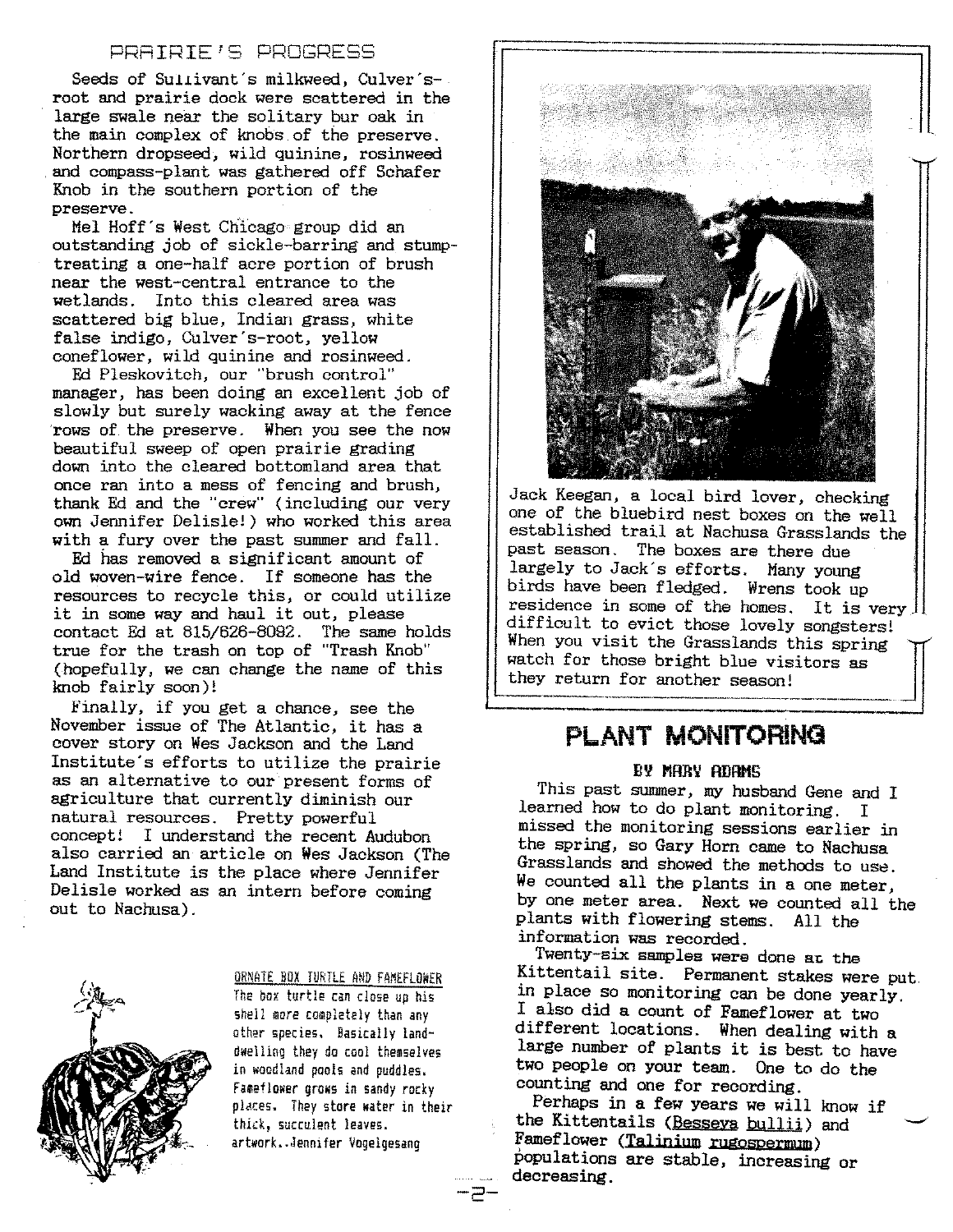# **REMEMBERING THE GRASSLANDS**

Reminiscences of John Spangler on C~ptember 12, 1989 while standing at the .trance gate of Nachusa Grasslands --- "I 'USed to check cattle pastured on this land back in the 20's; then I worked for a cattle company up in Dixon one time when they rented this farm and had a bunch of Western cattle out there along about 1928 or '29.

The cattle got their water from the creek. I had a Western horse and I'd ride up there and look over the cattle about once a week. That horse was used to quicksand; you couldn't get him in it. He'd just go so far and then he wouldn't go any further. Some horses didn't have that sense and they'd wade in it. We lost a lot of cattle and horses in that quicksand hole. They didn't tile it *out* till - I think it was in the '50 's, they started to farm it then. Before that it was just bogs and springs.

The part with the rock outcrops used to be covered with flowers in the spring. It was pretty up there - had prairie grass on it. You could see more rocks years ago than you can now. In the fall it'd get ~qful dry and grass didn't grow so good on )se rocks. Of course, vegetation covers alot of it now. I don't remember any trees at all.

This is the old Dutcher farm; it was 300 acres. Most of it was our grazing land. There was a little field out here west from the Nachusa gate. Homer, he was my mother's cousin, bought the farm - in the 50's, I think - 300 acres for \$10,000 and paid \$4,000 to have it tiled out to make more crop land.

The next farm north was the Spratt farm; Robert Spratt had it. Wee Robert we always called him, he was a little man. I remember my Dad telling that Wee Robert was plowing with Morgan horses and a walking plow - they hit a rock and the plow flew up and hit him. The plow handle hit him in the intestines and ruptured him and he died. Then she and the boys had the farm for a while. We always thought that land wasn't worth plowing. What isn't swamp and rock is sand. It's an ideal place for what they're using it 'for now, I guess. <sup>I</sup> always figured it wasn't worth nothing plse.

fe had foxes up here in those days, rabbits and pheasants and quail. I never heard of any wolves up here, but we have foxes, coon, ground hogs and coyotes. Coyotes got some of my chickens and a goose this summer.

I remember as a boy we had prairie chickens in here. You don' t see them any more. We used to have ducks down in that swamp. Geese, I remember, years ago. It was year around swamp. Another thing! Turkeys are coming in back there  $-$  wild turkeys. We never saw them before but they tell me that the last couple of winters they've seen wild turkeys back in those hills and timber. We didn't have deer until about the '40s or '50s.

I remember years ago when we were little, Dad had a carriage and two horses, and some Sunday in the spring we'd go up to Oregon, up this road here. My mother always wanted some flowers from this hill here. There were all kinds of flowers - purple, light blue, yellow, white. They were sand flowers and the land wasn't molested. Mother used to go on this hill here and walk down toward the rocky outcrops and get all kinds of flowers."

..... THANKS TO MARILYN RASMUSEN!



### **SPRING BURN SCHEDULE**

Tim Keller and Mike Crowe are making plans now for the spring burn! Mike is the .contact person. "I would like to hear from volunteers now so I can get our calling list ready for spring", Mike stated. You can reach him at *815/393-4572.*

Tentative dates are March 24 and 31 and April <sup>7</sup> and 14. Of course, burning depends on weather conditions. With the exception of two knobs the whole preserve will be burned. When weather permits this winter, back' fires will be used to ring the two knobs.

Mike suggests, "We can use flappers and water pumps if you have them". Meet at the Nachusa Grasslands sign on Lowden Road.

Get in touch with Mike now so the burn schedule is ready to go for this exciting spring event!

-3-